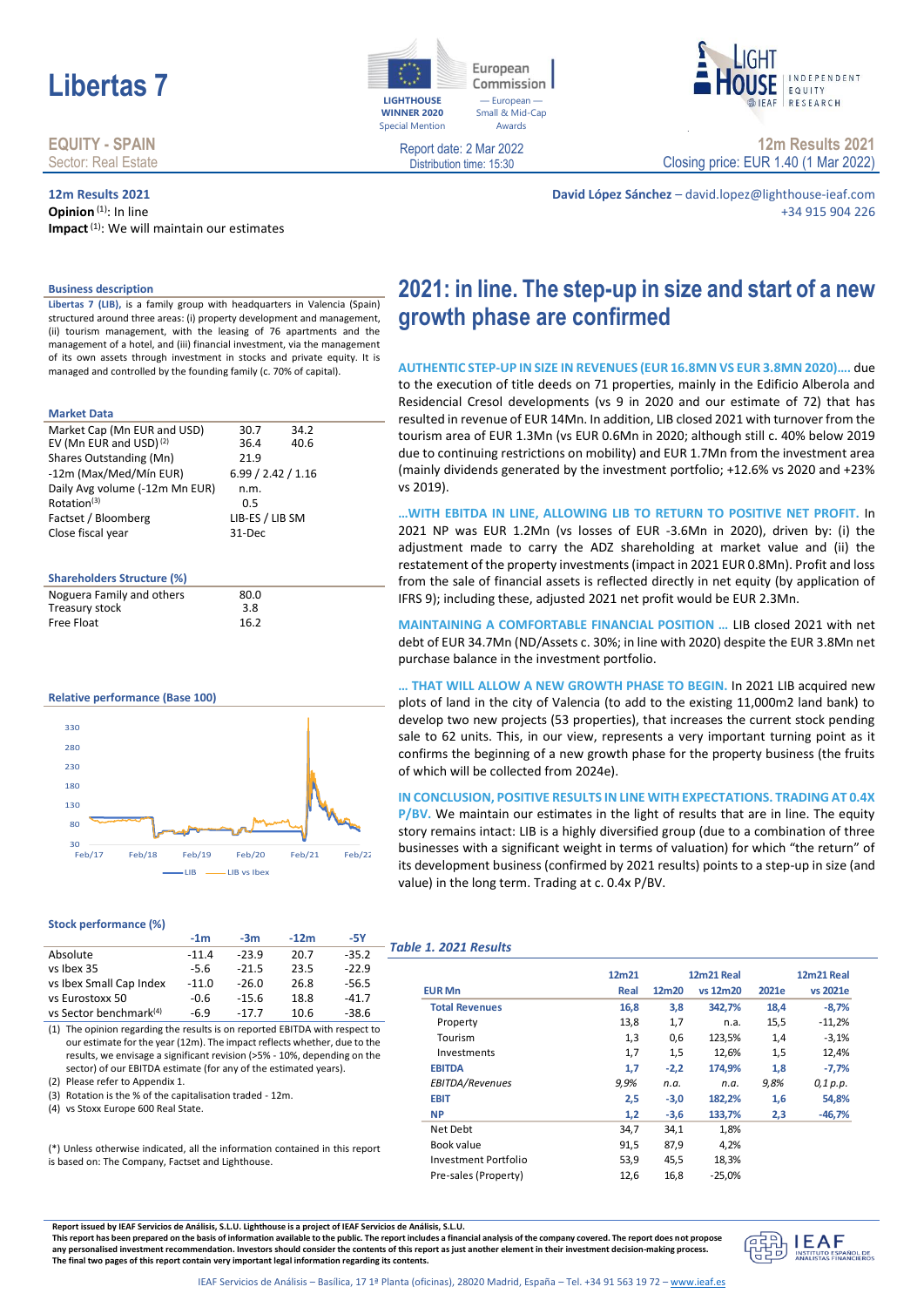

# Appendix 1. EV breakdown at the date of this report

|                                      | <b>EUR Mn</b> | <b>Source</b>    |
|--------------------------------------|---------------|------------------|
| Market Cap                           | 30.7          |                  |
| + Minority Interests                 | ٠             | 12m Results 2021 |
| + Provisions & Other L/T Liabilities |               | 12m Results 2021 |
| + Net financial debt                 | 30.9          | 12m Results 2021 |
| - Financial Investments              | 1.5           | 12m Results 2021 |
| $+/-$ Others <sup>(1)</sup>          | (23.7)        | 12m Results 2021 |
| <b>Enterprise Value (EV)</b>         | 36.4          |                  |

(1) Related to: (i) deferred tax assets and liabilities amounting to EUR 36.1Mn and EUR 13.6Mn, respectively (the net amounts to EUR 23.0Mn) and (ii) the market value of treasury stock (EUR 1.2Mn)

**The final two pages of this report contain very important legal information regarding its contents. Page 2/4**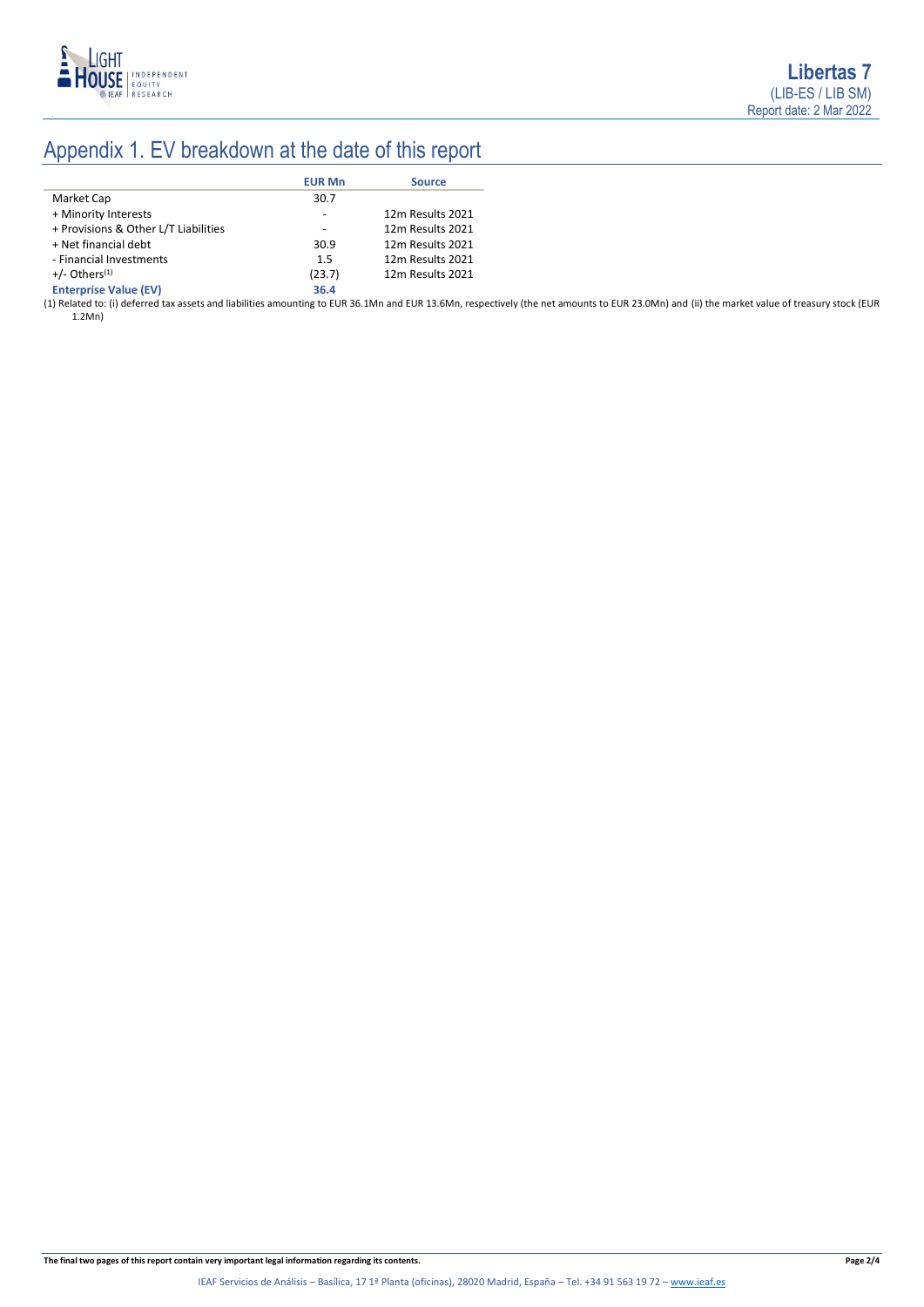

## IMPORTANT LEGAL INFORMATION REGARDING THIS REPORT

#### **LIGHTHOUSE**

Lighthouse is a project of IEAF Servicios de Análisis S.L.U. Lighthouse is a research project funded by Bolsas y Mercados Españoles S.A. Lighthouse aims to improve the research coverage of the "orphan stocks" of the Spanish market: those which lack real and continuous research coverage. Lighthouse reports will not include valuation and target price. Lighthouse does not seek to provide investment advice to any natural or legal person. For this reason, Lighthouse will not provide a valuation, target price or investment recommendation for any of the securities analysed.

IEAF Servicios de Análisis S.L.U. is a Spanish company whose corporate purpose is:

1º) To provide information and financial analysis regarding securities issued by any class of legal person traded or not on official secondary markets, and especially (but not exclusively) those securities which are not the object of the recurrent provision of information and analysis by financial analysts who participate in the markets.

2º) To publicise and update the aforementioned financial reports and analysis, in addition to the monitoring and following of the securities on which the information and analysis is provided.

3º) To prepare studies and projects aimed at proposing and implementing measures to improve the information and financial analysis of securities traded on official secondary markets.

IEAF Servicios de Análisis S.L.U. is a company whose sole shareholder is the Instituto Español de Analistas Financieros (IEAF), a professional, not for profit association.

#### **DISCLAIMER**

The Instituto Español de Analistas Financieros (IEAF) hereby certifies that the analyst of IEAF Servicios de Análisis S.L.U. whose name figures as the author of this report, expresses views that reflect their personal and independent opinion of the company analysed without these implying, either directly or indirectly, a personalised recommendation of the company analysed for purposes of providing investment advice. This report is based on the preparation of detailed financial projections from information available to the public and following traditional fundamental research methodology (i.e. it is not a technical or quantitative analysis report). For the analysis methodology used in the preparation of this report, please contact the analyst directly; contact details are included on the front page of this report.

The report includes basic information regarding the main parameters to be used by an investor when making their own valuation (whether by discounted cash flows or multiples). These parameters are the personal opinion or estimate of the analyst. The person receiving this report should use their own judgement when using these parameters and should consider them as another element in their decision-making process in respect of investment. These parameters do not represent a personalised investment recommendation.

#### **Rules governing confidentiality and conflicts of interest**

None of the following rules governing confidentiality and conflicts of interest (12) is applicable to this report:

1. This report is non-independent research as it has been commissioned by the company analysed (issuer).

2. In the last 12 months, the Instituto Español de Analistas Financieros or its subsidiary, IEAF Servicios de Análisis S.L.U., has had Investment Banking mandates or has managed or comanaged a public offering of the securities of the issuer, or has received compensation from said issuer for Investment Banking services, that exclude brokerage services for prepaid fees.

3. In the next 6 months, the Instituto Español de Analistas Financieros or its subsidiary, IEAF Servicios de Análisis S.L.U., expects to receive or intends to obtain compensation for Investment Banking services provided to this company that exclude brokerage services for prepaid fees.

4. The Investment Analyst or a member of the Research Department or a member of their household has a long position in the shares or derivatives of the corresponding issuer.

5. The Investment Analyst or a member of the Research Department or a member of their household has a short position in the shares or derivatives of the corresponding issuer.

6. At the date of publication, the Instituto Español de Analistas Financieros or its subsidiary, IEAF Servicios de Análisis S.L.U. held a long position of over 0.5% of the issuer's capital.

7. At the date of publication, the Instituto Español de Analistas Financieros or its subsidiary, IEAF Servicios de Análisis S.L.U. held a short position of over 0.5% of the issuer's capital.

8. At the end of the month immediately prior to the publication of this report, or of the previous month if the report is published in the ten days following the end of the month, the company analysed (the issuer) or any of its subsidiaries held 5% or more of any class of equity security of the Instituto Español de Analistas Financieros or its subsidiary, IEAF Servicios de Análisis S.L.U.

9. A senior director or officer of the Instituto Español de Analistas Financieros or its subsidiary, IEAF Servicios de Análisis S.L.U., or a member of their department is a director, officer, advisor or member of the Board of Directors of the issuer and/or one of its subsidiaries.

10. The Instituto Español de Analistas Financieros or its subsidiary, IEAF Servicios de Análisis S.L.U., acts as broker for the Issuer for the corresponding prepaid fees.

11. The contents of this report related to the financial analysis, financial projections, valuation, investment summary and opinion of the analyst have been reviewed by the issuer prior to its publication.

12. The issuer has made changes to the contents of this report prior to its distribution.

The Investment Analysts who have prepared this Investment Analysis are employees of IEAF Servicios de Análisis S.L.U. These analysts have received (or will receive) compensation according to the general earnings of IEAF Servicios de Análisis S.L.U. To obtain a copy of the Code of Conduct of IEAF Servicios de Análisis S.L.U. (in respect of the Management of Conflicts of Interest in the research department), please use the e-mail address secretaria@ieaf.es or consult the contents of this Code at [www.ieaf.es.](https://www.ieaf.es/images/IEAF/LIGHTHOUSE/IEAF_LIGHTHOUSE_CodigoDeConducta.pdf) 

IEAF Servicios de Análisis S.L.U. is compensated by Bolsas y Mercados Españoles, S.A. for the preparation of this report. This report should be considered as just another element in the taking of investment decisions.

#### **A report issued by IEAF servicios de análisis S.L.U.**

All rights reserved. The unauthorised use or distribution of this report is prohibited. This document has been prepared and distributed, according to the provisions of the MiFID II by IEAF Servicios de Análisis S.L.U. Its corporate activity is regulated by the CNMV (the Spanish Securities Exchange Commission). The information and opinions expressed in this document do not represent nor are they intended to represent an offer or a solicitation to buy or sell the securities (in other words, the securities mentioned in this report and related warrants, options, rights or interests). The information and opinions contained in this document are based upon information available to the public and have been obtained from sources believed to be reliable by IEAF Servicios de Análisis S.L.U., but no guarantee is given regarding their accuracy or completeness. All comments and estimates reflect solely the opinion of IEAF Servicios de Análisis S.L.U. and do not offer any implicit or explicit guarantee. All the opinions expressed are subject to change without prior warning. This document does not take into account the specific investment objectives, financial position, risk profile or other specific aspects of the person who receives this document, and accordingly they should exercise their own judgement in this respect. Neither the Instituto Español de Analistas Financieros nor its subsidiary, IEAF Servicios de Análisis S.L.U., assumes any responsibility for direct or indirect losses arising from the use of the published research, except in the event of negligent conduct by IEAF Servicios de Análisis S.L.U. The information contained in this report is approved for distribution to professional clients, eligible counterparties and professional advisers, but not for distribution to private individuals or retail clients. Its reproduction, distribution or